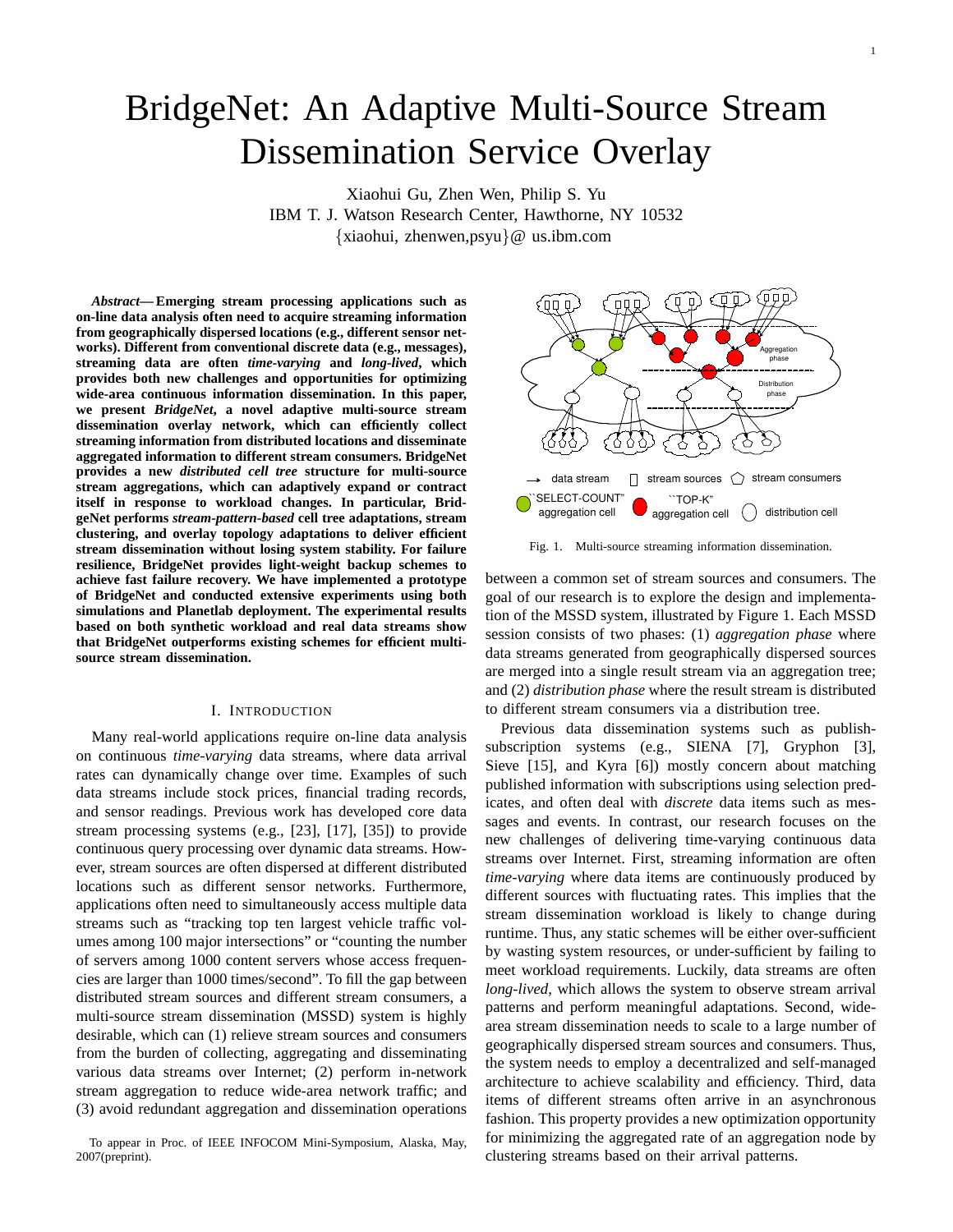In this paper, we present BridgeNet, a novel adaptive multisource data stream dissemination service overlay. BridgeNet employs a set of *fully distributed*, *stream-pattern-based*, *adaptive* algorithms for disseminating multi-source data streams over Internet. BridgeNet explores the *long-lived* and *timevarying* features of data streams by tracking data arrival patterns of different streams. Based on the knowledge of data arrival patterns, BridgeNet can make informed adaptation decisions for provisioning and maintaining different MSSD service sessions and the underlying overlay mesh. Specifically, this paper makes the following contributions:

- We propose a new *distributed cell tree* structure that can adaptively expand or contract itself to meet dynamic stream processing workload requirements with a minimum aggregation tree. Thus, we can achieve both lower stream dissemination delay and higher system throughput than existing non-adaptive algorithms. The units of a cell tree, called cells, can also migrate from one host to another for reducing dissemination delay or improving load balancing.
- We present a set of *pattern-based* adaptation algorithms to achieve efficient stream dissemination without losing system stability. We apply time series analysis techniques to derive the frequencies of load variations at different aggregation node. Thus, we can perform meaningful adaptations during "stable period" when the workload does not fluctuate at high frequency. Further, we conduct stream clustering based on the correlations among the data arrival patterns of different streams. We strive to connect "complementary" streams with negative-correlated data arrival patterns to the same aggregation node to achieve low-variance aggregated workload.
- For failure resilience, we provide light-weight backup schemes to achieve fast failure recovery. Different from reactive failure recovery, proactive scheme maintains a few backups in advance for reducing failure recovery time for delay-sensitive stream dissemination services.
- We provide dynamic overlay topology maintenance algorithms with the goal of minimizing overlay stretch for current stream dissemination sessions. The basic idea is to make the overlay topology congruent with the connection requirements of current cell trees to avoid overlay-layer relay as much as possible. Thus, the neighbor set of each overlay node is dynamically selected based on the communication patterns of current stream dissemination sessions.
- We have implemented a prototype of the BridgeNet system and conducted extensive experiments using both simulations and wide-area network testbed PlanetLab [27]. The experimental results show the performance advantages of our approach compared to other alternative approaches.

The rest of the paper is organized as follows. Section II presents the system model and problem formulation. Section III presents the design and algorithms details of the BridgeNet system. Section IV presents a thorough experimental evaluation to show the benefits of our approaches. Section



Fig. 2. Architecture of stream dissemination overlay.

V discusses related work. Finally, Section VI concludes this paper.

## II. SYSTEM MODEL AND PROBLEM FORMULATION

The multi-source stream dissemination service provides a "bridging" mechanism connecting different stream sources and stream consumers dispersed in the wide-area network. BridgeNet adopts an overlay-based approach to wide-area stream dissemination for failure resilience [1] and qualityof-service (QoS) management [18], illustrated by Figure 2. BridgeNet consists of cooperative overlay nodes  $(v_i)$  connected via application-level virtual links  $(e_i)$ . Different multisource stream dissemination (MSSD) sessions are dynamically provisioned on top of the shared overlay mesh. Data stream processing (i.e., aggregation or distribution) is often resourceintensive, which can exceed the resource capacity (e.g., network bandwidth, CPU, memory) of a single host. Thus, BridgeNet performs both stream aggregation and stream distribution hierarchically using a set of overlay nodes connected into an aggregation tree<sup>1</sup> or a distribution tree. The aggregation tree and distribution tree are connected via a common root node called *rendezvous point* [5]. The distribution phase is similar to previous content distribution services, which can be delivered using overlay multicast trees (e.g., [20], [9]). In contrast, the aggregation tree is connected with multiple, distributed, time-varying stream sources, which demands stream-oriented, adaptive schemes to construct the aggregation tree<sup>2</sup>.

The aggregation phase performs continuous data stream aggregation using an application-specified n-way continuous aggregation function<sup>3</sup>  $f(S_1, \ldots, S_n)$ . The goal of the aggregation phase is to perform data summarization and filtering to reduce the stream dissemination workload. Many aggregation function has such load reduction capability, such as (1) TOP-K function that keeps track of  $k$  hot-spot content servers with highest access frequencies; and (2) SELECT-COUNT function that first selects the values of distributed sensor readings according to a select predicate and then calculates the mean of those selected values. We use  $S_i$  to denote a data stream that consists of a sequence of data items denoted by  $s_i \in S_i$ . In reality, many

<sup>&</sup>lt;sup>1</sup>We assume that the aggregation function can be decomposed into a set of smaller aggregation functions, each of which only processes a subset of input streams. This is generally true for most common aggregation functions such as TOP-K, MEAN, UNION, SUM, and COUNT.

<sup>&</sup>lt;sup>2</sup>Although this paper focuses on the aggregation phase, the scheme can also be applied to the distribution phase if necessary.

<sup>&</sup>lt;sup>3</sup>In this paper, we limit ourselves to the case of performing a uniform multi-way aggregation function in each MSSD session.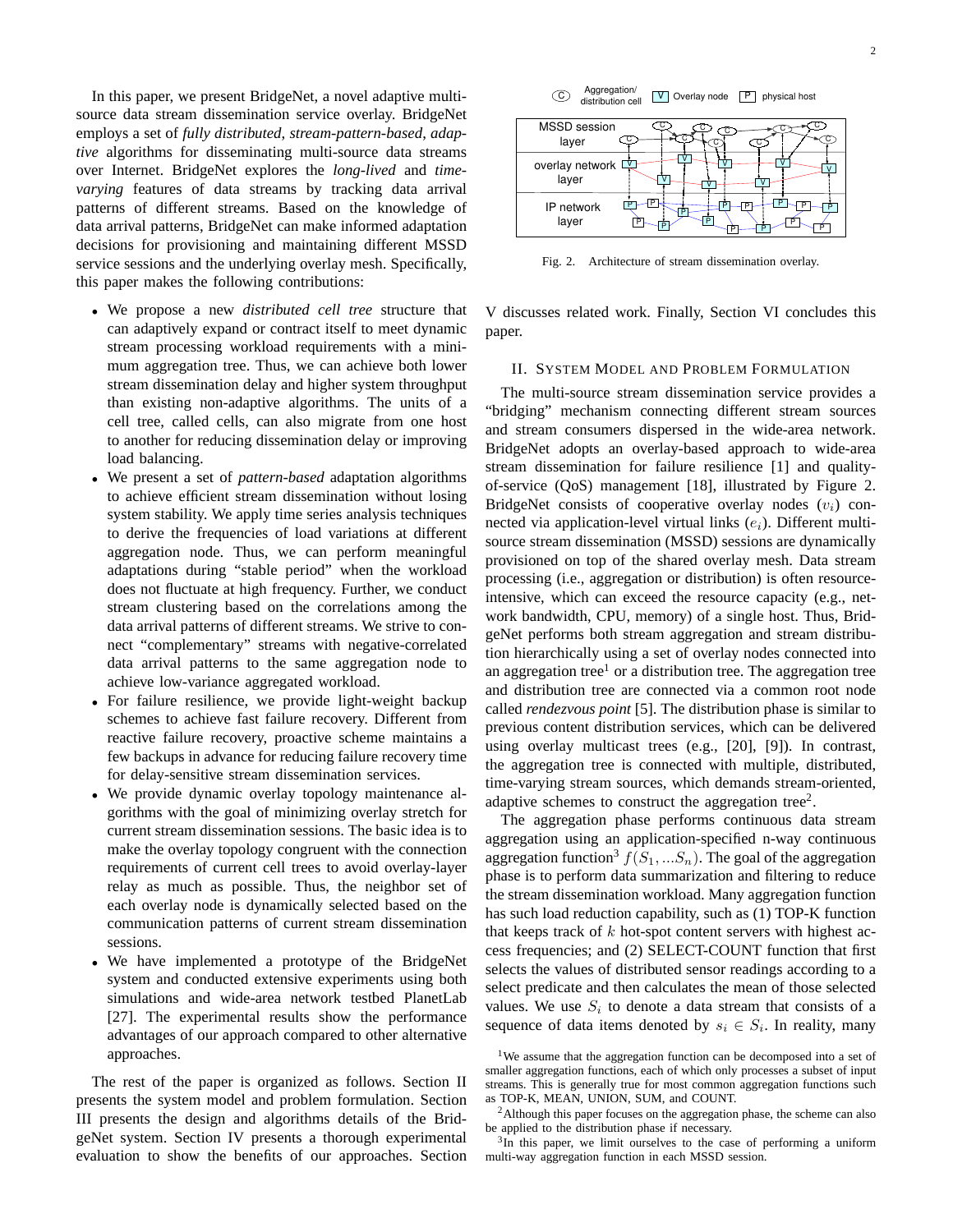data streams (e.g., sensor readings, stock trading records) are time-varying, where data can arrive in a bursty fashion. Thus, the aggregation workload can dynamically change over time. Any static aggregation would be either over-sufficient wasting resources or under-sufficient causing degraded service quality. Thus, we need to dynamically adapt the aggregation tree based on the data arrival patterns of different stream sources. We use data arrival time series  $A_i, 1 \leq i \leq k$  to describe the arrival pattern of the stream  $S_i$ , which is called the *signature* of  $S_i$ . The data arrival time series consist of a sequence of time-stamped number  $a_{i,k} \in A_i$  that denotes the number of data items produced by  $S_i$  during the k-th time epoch. We maintain a moving window of data arrival time series  $A_i = \{a_{i,1},...,a_{i,w}\}\$ to represent the current signature of the stream  $S_i$ .

Each overlay node can provide stream aggregation and distribution processing functions for multiple stream dissemination sessions according to its resource capacity. The stream aggregation/distribution functions are performed by the aggregation/distribution cells  $(C_i)$ . All the stream processing cells share the resources of one physical host proportionally. Each aggregation cell has multiple input ports for receiving input streams and one output port for generating the result streams. The aggregation computation is performed periodically at the end of each time epoch. Let  $S_i[t, t + 1]$  denote the set of stream items arrived during the time period  $[t, t + 1)$ . The aggregation cell performs the aggregation function over all the non-empty stream set<sup>4</sup> (i.e.,  $S_i[t, t+1] \neq \emptyset$ ). In contrast, each distribution cell has one input port for receiving the aggregated stream. The distribution cell simply replicates each input into multiple copies that are sent to different down-stream cells or end-users.

Each overlay node  $v_i$  is connected with a number of other overlay nodes called neighbors via overlay links. Each overlay link  $e_i$  is mapped into a network path in the underlying IP network. The number of neighbors to which an overlay node is connected is called the degree of the overlay node. Logically, if there is a data stream flowing from  $v_i$  to  $v_j$ ,  $v_j$  should be the neighbor of  $v_i$  in the overlay mesh. For QoS management, each overlay node needs to periodically monitor the conditions of its neighbors and adjacent overlay links such as the load conditions of its neighbors and the network delay/bandwidth of its adjacent overlay links. However, for scalability, each overlay node can only select a limited number of nodes as its neighbors since a fully connected mesh can incur excessive maintenance overhead. When two overlay nodes (e.g.,  $v_2$ ) and  $v_3$  in Figure 2) are not directly connected, the stream transmission between them has to go through an overlay path consisting of multiple overlay links. Thus, an overlay mesh with node degree constraint can cause degraded network QoS (e.g., longer delay) than the original IP path, which is called *overlay stretch* [20].

BridgeNet aims at achieving the following design goals to meet the new challenges of disseminating *time-varying streaming information* over Internet: (1) *scalability* where the system must scale well in the presence of many stream sources and stream consumers; (2) *timeliness* where data streams should be delivered to all stream consumers in a timely fashion (i.e., with minimum dissemination delay<sup>5</sup>; and (3) *failure resilience* where the system should be able to quickly recover the failures of overlay nodes or links to provide continuous stream disseminations. Essentially, BridgeNet addresses the following major problems to achieve the above design objectives:

*Problem 1: How to maintain a minimum aggregation tree*<sup>6</sup> *to meet the dynamic workload requirements of an MSSD session?*

*Problem 2: How to place aggregation cells on different overlay nodes to achieve best dissemination delay and load balancing?*

*Problem 3: When to trigger system adaptations to achieve efficiency without losing system stability?*

*Problem 4: How to quickly recover the failure of an MSSD session with minimum service disruption?*

*Problem 5: How to efficiently adapt the overlay topology to achieve minimum overlay stretch for current MSSD sessions?*

#### III. DESIGN AND ALGORITHMS

In this section, we present the design and algorithm details of the BridgeNet system including (1) pattern-based cell adaptation triggering algorithm; (2) complementary stream clustering algorithm for efficiently distributing workload among different cells; (3) decentralized cell tree adaptation algorithms; (4) failure resilience management schemes; and (5) dynamic overlay mesh topology configuration algorithm.

# *A. Stable Cell Tree Adaptation Triggering*

At the beginning of a session, the cell tree contains only the root cell that is instantiated on the rendezvous host<sup>7</sup>. During runtime, the cell tree can dynamically expand or contract itself via cell splitting or merging to adapt to stream processing workload changes. One major challenge is to achieve good tradeoff between adaptability and stability. If the system responds to every workload fluctuation, the cell tree may be frequently expanded and contracted back and forth, which makes the system highly unstable. To address the problem, we propose a *pattern-based adaptation triggering* (PAT) algorithm to achieve stable cell tree adaptations by observing the workload variation patterns. A cell adaptation action is only triggered during "stable period" when the workload does not fluctuate at high frequency. We use a moving window of time series  $L_i = \{l_{i,0}, ..., l_{i,N-1}\}\$ to denote the time-varying load levels of a cell  $C_i$ , where the value of

<sup>&</sup>lt;sup>4</sup>If there are multiple data items in  $S_i[t, t + 1]$ , the aggregation cell first perform a merge operation (e.g., union or mean) over all the data items arrived in the stream buffer based on the definition of the aggregation function.

<sup>5</sup>The dissemination delay includes both stream processing delay and network transmission delay.

<sup>6</sup>By minimum, we mean the aggregation tree consists of a minimum number of aggregation cells, which can lead to minimum resource consumptions and lowest dissemination delay.

<sup>7</sup>The rendezvous host is selected as follows: We first create a set of cells to connect with all stream sources, which then concurrently run a multicast tree algorithm to get the average delay of the paths to all the stream consumers. The root of the multicast tree with minimum average delay is selected as the rendezvous host. The goal of the above selection algorithm is employ a best multicast tree for the distribution phase.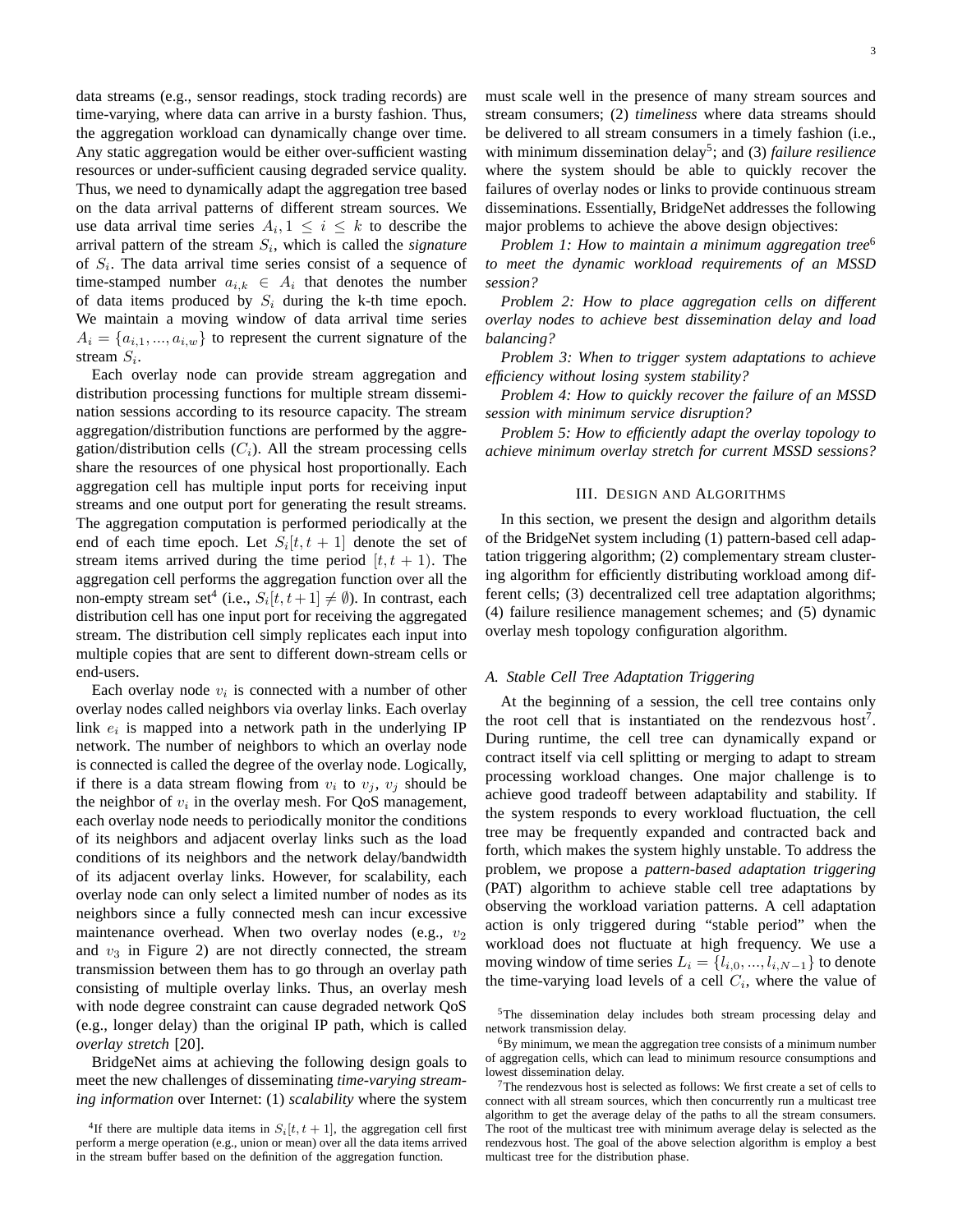**Procedure:** Complementary-Stream-Clustering (CSC) **input**: m points  $p_1, \ldots, p_m$ 

**output**: two clusters  $N_1$ ,  $N_2$ 

- 1. Select two distant points  $p_{c_1}$  and  $p_{c_2}$  as two initial centroids
- 2. **while** changes of centroids are larger than a certain threshold
- 3. **for** all the other points  $p_k, 1 \le k \le m, k \ne c_1, c_2$ <br>4. calculate distance  $d(p_k, N_1) = cor(A_k, \sum_{k=1}^{\infty} A_k)$

4. calculate distance 
$$
d(p_k, N_1) = cor(A_k, \sum_{p_z \in N_1} A_z) + 1
$$
  
5. calculate distance  $d(p_k, N_2) = cor(A_k, \sum_{p_z \in N_1} A_z) + 1$ 

5. calculate distance 
$$
d(p_k, N_2) = cor(A_k, \sum_{p_z \in N_2} A_z) + 1
$$

6. insert  $p_k$  to the cluster with smaller distance 7. calculate new centroids  $p'_{c_t} = \sum A_z/|N_t|, t = 1, 2$ 

pz∈Nt Fig. 3. Complementary stream clustering.

 $l_{i,k}$  denotes the k-th sampled load value<sup>8</sup>. Our load variation evaluation is based on Discrete Fourier Transform (DFT). The Fourier transform represents the original signal (i.e., load time series) as a linear combination of the complex sinusoids the series) as a filter combination of the complex smusoids<br>  $s_f(n) = \frac{e^{2\pi i k n/N}}{\sqrt{N}}, i = \sqrt{-1}$ . The DFT of a load time series  $\{l_{i,0},...l_{i,N-1}\}$  consists of a vector of complex numbers:

$$
L(f_k) = \sum_{n=0}^{N-1} l_{i,n} e^{-i2\pi kn/N}, 0 \le k \le N-1,
$$
 (1)

where  $f_k = 2\pi k/N$  denotes the k-th frequency. Thus, the Fourier coefficients represent the amplitude of each of these sinusoids. We can then identify the dominant frequencies by calculating the signal power at each frequency. We evaluate the fluctuation degree of load time series by examining whether its dominant Fourier coefficients (i.e., the top-k frequencies that carry most of the signal energy) fall into high frequency range. Thus, the cell adaptation is triggered only when the dominant frequencies of load time series are below a certain frequency threshold. For example, the PAT algorithm can dampen adaptation triggering when the cell workload frequently changes around the threshold value.

## *B. Complementary Stream Clustering*

We propose a *complementary stream clustering* (CSC) algorithm to group different input streams based on their data arrival patterns. Using maintained stream data arrival time series  $A_i = \{a_{i,1},...,a_{i,w}\}\$ , we can calculate arrival rate variance  $var(A_i)$  of a single stream  $S_i$ , and arrival rate covariance  $cov(A_i, A_j)$  between two streams  $S_i$  and  $S_j$  as follows,

$$
var(A_i) = \frac{1}{w} \sum_{k=1}^{w} (a_{i,k} - \frac{1}{w} \sum_{k=1}^{w} a_{i,k})^2
$$
 (2)

$$
cov(A_i, A_j) = \frac{1}{w} \sum_{k=1}^{w} a_{i,k} a_{j,k} - (\frac{1}{w} \sum_{k=1}^{w} a_{i,k}) (\frac{1}{w} \sum_{k=1}^{w} a_{j,k})
$$
 (3)

Based on the signatures of the two streams  $S_i$  and  $S_j$ , we calculate the statistical data arrival correlation  $cor(A_i, A_j)$ between  $S_i$  and  $S_j$  as follows,

$$
cor(A_i, A_j) = \frac{cov(A_i, A_j)}{\sqrt{var(A_i)}\sqrt{var(A_j)}}
$$
(4)

<sup>8</sup>The load metric is a configurable parameter, which can be bandwidth/CPU/memory requirements, or a composite metric combining different resource cost.

The value of  $cor(A_i, A_j)$  is in the range of  $[-1, 1]$ . The arrival patterns of two streams  $S_1$  and  $S_2$  are called "complementary" if  $A_1$  and  $A_2$  have negative correlation (i.e.,  $cor(A_i, A_j)$ ) is close to  $-1$ ). We strive to connect complementary streams to the same aggregation cell to achieve smooth aggregated workload with minimum variance. When a splitting action is triggered, the cell needs to decide which input streams to keep and which input streams to offload to the new cell. We perform the stream clustering using a modified K-means (K=2) clustering algorithm [14]. Suppose the cell  $C_i$  has m input streams  $S_1, ..., S_m$ . We can construct a weighted graph  $G_c$  where each node  $p_i$  represents a stream  $S_i$  with signature  $A_i$  and the value of an edge denotes the distance between two nodes. To group negative correlated streams into one cluster, we define the distance between two nodes as  $d(p_i, p_j) = cor(A_i, A_j) + 1$ . Thus,  $d(p_i, p_j) = 0$  when  $A_i$ and  $A_j$  are negative correlated and  $d(p_i, p_j) = 2$  when  $A_i$ and  $A_i$  are positive correlated. Figure 3 shows the pseudocode of the CSC algorithm that includes the following steps: (1) randomly select one point  $p_i$  to represent the centroid of one cluster and then select the other point  $p_j$  that has the largest distance from  $p_i$  to represent the centroid of the other cluster; (2) assign all the other points to the closest cluster<sup>9</sup>; (3) calculate the mean values of the two clusters to represent their new centroid points; (4) repeat step (2) and (3) until the change of centroid values is smaller than a pre-defined threshold.

# *C. Cell Tree Adaptation Algorithms*

The cell tree can be dynamically adjusted during a session in three ways: (1) cell tree expansion via cell splitting; (2) cell tree contraction via cell merging; and (3) cell tree selfoptimization via cell migration. Figure 4 shows the pseudocode of the major cell tree adaptation algorithms.

*1) Cell Tree Expansion:* The workload of an MSSD session can dynamically increase when stream sources become more active by producing data at higher rates. In response, the cell tree expands itself via cell splitting to utilize more hosts, illustrated by Figure 5. When the PAT algorithm triggers a cell to split (i.e., dominant load fluctuation frequencies are lower than certain threshold and the mean load  $\overline{L}_i = \sum_{n=1}^{N-1}$  $\sum_{k=0} l_{i,k}/N \geq$ Θ, where Θ denotes the load constraint for  $C_i$ .), we group input streams of  $C_i$  into two clusters using the CSC algorithm. One group of streams remains connected to  $C_i$  while the other group is connected to the new cell. If the overloaded cell  $C_i$ is not the root (e.g.,  $C_3$  in Figure 5), it splits itself into two cells, one of which remains on the current host  $v_i$  and the other cell is instantiated on one of the neighbors of  $v_i$ . The new cell becomes a sibling of  $C_i$ , which is also connected to the parent of  $C_i$ . If the overloaded cell is the root (e.g.,  $C_0$  in Figure 5), the splitting process consists of two steps. First, the overloaded root cell creates a new cell  $C_j$  and transfer all of

<sup>9</sup>Note that our distance calculation is a bit different from the traditional kmean algorithm since we need to calculate the correlation between the current stream and the aggregated workload of all streams in one cluster. If a point has the same distance to both clusters, we select the cluster with the smaller size.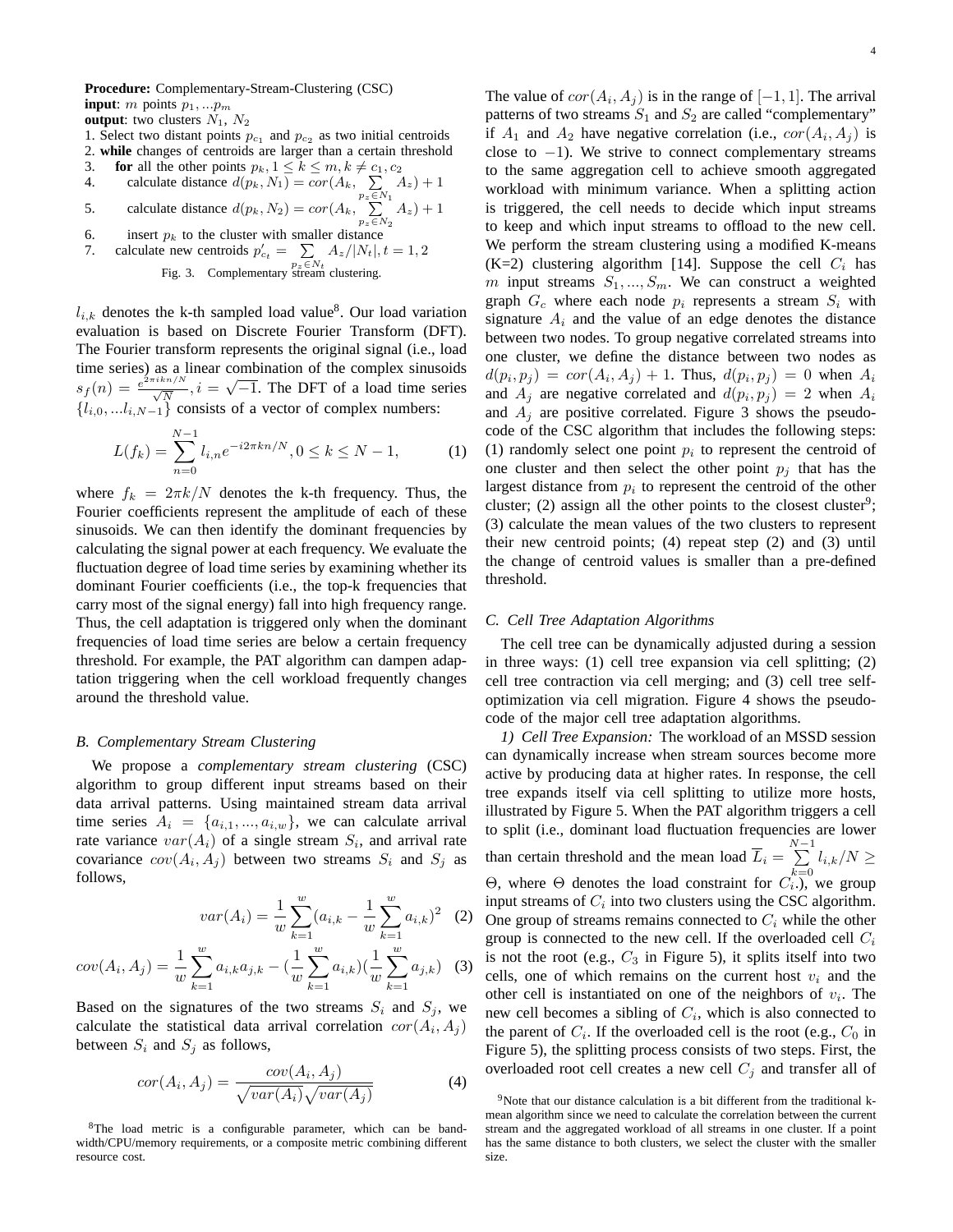#### **Procedure:** Cell-Tree-Expansion

1. **while**  $\exists C_i$  with input  $S = \{S_1, ... S_n\}$  is overloaded

- 2. **if**  $C_i$  is the root cell
- 3. create two new cells  $C_k$  and  $C_m$
- 4. split S into two groups  $S_1$  and  $S_2$  using CSC algorithm
- 5. connect  $S_1$  to  $C_k$  and  $S_2$  to  $C_m$
- 6. make  $C_k$  and  $C_m$  two children of  $C_i$
- 7. **else if**  $C_i$  is not the root cell
- 8. create one new cell  $C_k$
- 9. split S into two groups  $S_1$  and  $S_2$
- 10.  $S_1$  remain connected to  $C_i$  and  $S_2$  is connected to  $C_k$
- 11. make  $C_k$  the sibling of  $C_i$

#### **Procedure:** Cell-Tree-Contraction

- 1. **while**  $∃ C_i$  with parent  $C_p$  is underloaded
- 2. **for**  $\forall$  siblings of  $C_i$ , select  $C_j$  that
- 3. can handle the combined workload (Equ. 5)
- 4. and is mostly complementary to  $C_i$  (Equ. 6)
- 5. merge  $C_i$  and  $C_j$  into one cell  $C_k$
- 6. **if**  $C_p$  has only one child  $C_k$
- 7. merge  $C_p$  and  $C_k$

#### **Procedure:** Cell-Migration

- 1. **for**  $\forall$  neighbor host  $v_k$  of  $C_i$
- 2. **if**  $v_k$  can accommodate  $C_i$
- 3. calculate reward value  $\mathcal{R}(v_k)$  (Equ. 7)
- 4. select neighbor  $v<sub>b</sub>$  with the largest reward
- 5. create a new cell  $C_i'$  on  $v_b$
- 6. replace  $C_i$  with  $C'_i$  in the cell tree

Fig. 4. Distributed cell tree adaptation algorithms.



Fig. 5. Distributed cell tree expansion.

its children to  $C_i$ . This new cell is instantiated on the leastloaded neighbor of the current host and becomes the only child of the root cell. Second, the new cell  $C_i$  checks the local resource availability and executes the non-root splitting algorithm if the input workload from its children exceeds its processing capacity. All the new cells created by the splitting operations become the children of the root cell. The cell splitting algorithm can be executed in a recursive manner. The newly spawned sibling cell can still be overloaded by the allocated workload. Thus, the new sibling cell needs to continue to split itself until the workload of each new sibling cell meets its processing capacity. The sibling cell splitting can also trigger the parent cell to split since the number of its children increases. The parent cell can split itself to generate its new siblings for sharing the workload, which will then trigger the grandparent cell to split. When the splitting process propagates to the root cell, the height of the cell tree will be increased by one.

*2) Cell Tree Contraction:* When input streams become less active (i.e., slower data arrivals), the cell tree can dynamically contract itself via cell merging to reduce resource consumption and improve service quality (e.g., smaller delay). When the PAT algorithm triggers a cell to split (i.e., dominant load fluctuation frequencies are lower than certain threshold and

5

mean load  $\overline{L}_i \leq \Theta/2$ , where  $\Theta$  denotes the load constraint for  $C_i$ .), we need to select one best sibling cell to merge with  $C_i$ according to their load time series. Let  $L_i = \{l_{i,0}, ..., l_{i,N-1}\}\$ and  $L_j = \{l_{j,0},...,l_{j,N-1}\}\$  denote the load time series of the cell  $C_i$  and its sibling  $C_j$ . We first examine whether the combined workload of  $C_i$  and  $C_j$  is within the load constraint of  $C_i$ , denoted by  $\Theta_i$ . A cell  $C_i$  is said to be a combinable cell for  $C_i$  if the following condition holds:

$$
\frac{1}{N} \sum_{k=0}^{N-1} (l_{i,k} + l_{j,k}) < \Theta_j \tag{5}
$$

Among all the combinable sibling cells, we select the one whose input stream arrivals are most complementary to  $C_i$  for low-variance aggregated workload. Suppose the cell  $C_i$  has k input streams whose signatures are denoted by  $A_{i,1},...,A_{i,k}$ and  $C_j$  has m input streams with data arrival signatures  $A_{j,1},..., A_{j,m}$ . We calculate the correlation between  $C_i$  and  $C_i$  as follows :

$$
cor(C_i, C_j) = \frac{1}{km} \cdot \sum_{x=1}^{k} \sum_{y=1}^{m} cor(A_{i,x}, A_{j,y})
$$
 (6)

The sibling cell that has the smallest correlation value is selected as the best complementary cell to merge with. The merging of  $C_i$  into  $C_j$  is performed by connecting the children of  $C_i$  with  $C_j$ , and then deleting  $C_i$  from the cell tree. Similar to the cell splitting process, cell merging can also be recursive. First, the merged cell can still be under-loaded, which can continue trigger the merging operation. Second, the merging process can trigger the parent cell to merge since the number of its children decreases. The parent cell can then merge itself with its sibling cells, which may trigger the grandparent cell to merge. When the merging process propagates to the root cell, all children of the root cell merge with each other into one cell. The only child of the root is then merged into the root cell, which reduces the height of the cell tree by one.

*3) Cell Migration:* BridgeNet supports runtime cell migration to continuously optimize the performance of the cell tree. We can migrate a cell  $C_i$  from a host  $v_i$  to one of the neighbors  $v_i$  using different criteria such as (a) shorter dissemination delay; and (b) lower workload. Different criteria can lead to different host comparison results. BridgeNet allows upperlevel applications to prioritize different criteria for customized decision-making. For illustration, let us assume that criteria (a) has higher priority than (b). Each cell  $C_i$  periodically probes its neighbor hosts to decide whether migration should be triggered. Let us assume  $C_i$  is located at  $v_i$  that has k neighbors  $v_{n_1},...,v_{n_k}$ . In the probing message, the cell  $C_i$ sends the addresses of its parent cell  $v_p$  and children cells  $v_{c_1},...,v_{c_s}$  to each of the neighbor hosts  $v_{n_j}, 1 \leq j \leq k$ , and asks  $v_{n_j}$  to calculate a reward function  $R(v_{n_j})$  quantifying its change to the MSSD dissemination delay<sup>10</sup> if we migrate  $C_i$ from  $v_i$  to  $v_{n_j}$ . Let  $D(v_i, v_j)$  denote the dissemination delay from  $v_i$  to  $v_j$  and  $N_t$  denote the number of cells included in the subtree with root  $v_{c_t}$ ,  $1 \le t \le z$ . Note that the link

 $10$ The dissemination delay of an MSSD session is defined as the average stream dissemination delay from all stream sources to all consumers.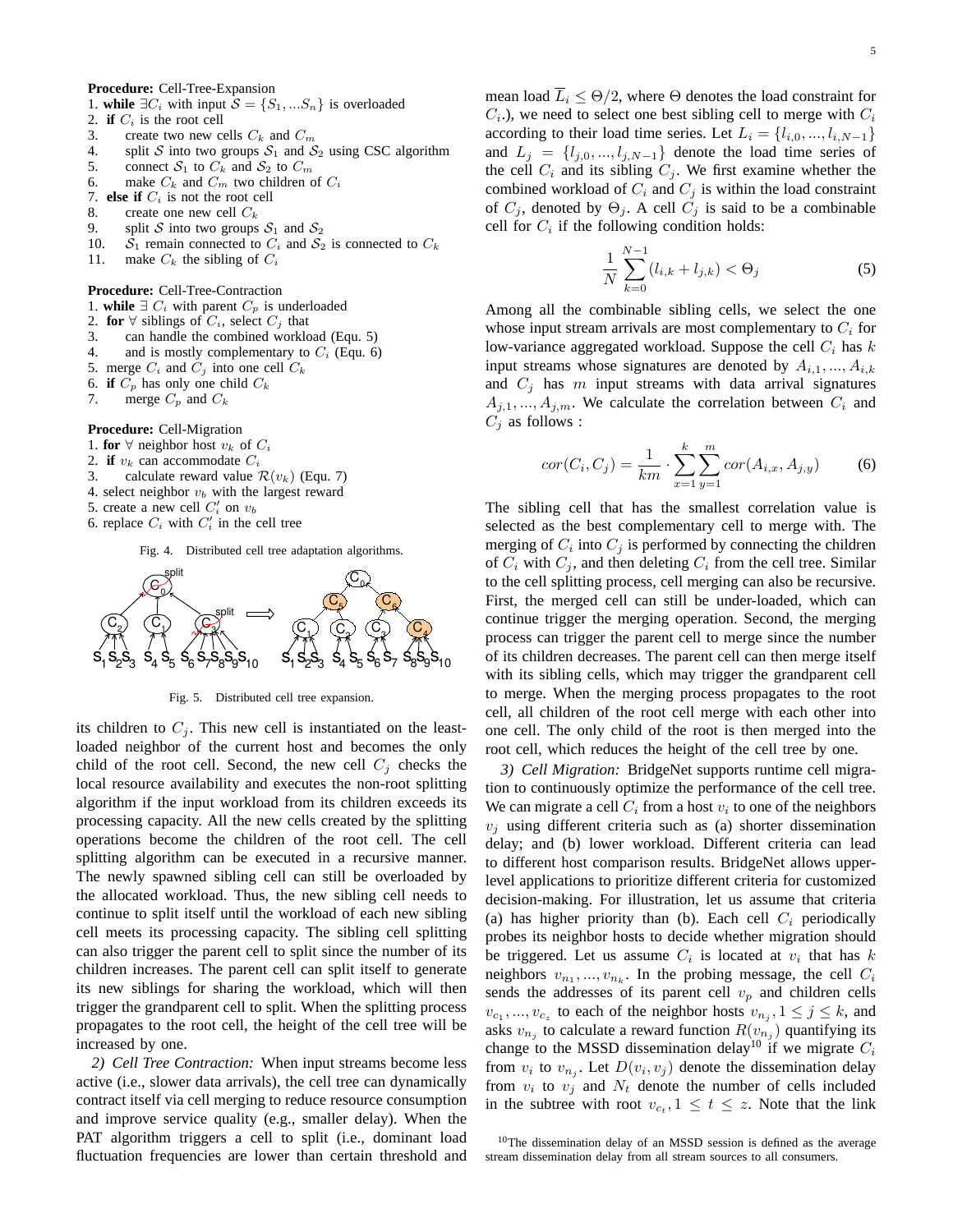$v_{c_t} \rightarrow v_i$  or  $v_{c_t} \rightarrow v_{n_j}$  is used by  $\sum_{t=1}^{z} N_t + 1$  paths and the link  $v_i \rightarrow v_p$  or  $v_{n_j} \rightarrow v_p$  is used by  $(\sum_{i=1}^{z}$  $\sum_{t=1} N_t + 1$ ) paths in the aggregation tree.

$$
\mathcal{R}(v_{n_j}) = (D(v_i, v_p) - D(v_{n_j}, v_p)) \cdot (\sum_{t=1}^{z} N_t + 1) +
$$
  

$$
(D(v_{c_t}, v_i) - D(v_{c_t}, v_{n_j})) \cdot \sum_{t=1}^{z} \cdot N_t, 1 \leq j \leq k \tag{7}
$$

The cell  $C_i$  selects the best neighbor that has the largest positive reward value and enough resources for hosting  $C_i$ . If there are multiple neighbors with similar reward value,  $C_i$  selects the least-loaded one. For stability, cell migration is triggered only when the neighbor host significantly outperforms the current host. To achieve smooth migration, we first create a new cell  $C_i'$  on the selected neighbor host and connects  $C_i'$  to the parent and children of  $C_i$  in the cell tree. In the meantime, we still use  $C_i$  to serve the current MSSD session. When  $C'_i$  finishes the setup, the children of  $C_i$  is notified to send their output streams to  $C_i'$ . The old cell  $C_i$  is then deleted.

#### *D. Failure Resilience Management*

BridgeNet performs proactive replication-based failure recovery to tolerate fail-stop failures. Different from reactive failure recovery, proactive scheme maintains a number of backups in advance for reducing failure recovery time. Each cell on the cell tree, called the primary, maintains a number of backup replicas on different hosts, called the buddy list. The locations of the replicas can be decided based on different pre-defined policies (e.g., using neighbor hosts for localized replica maintenance or using remote hosts for tolerating region failures). During runtime, the actual data streams are not sent to all backups. Instead, the primary only sends periodical measurement probes to its replicas for monitoring their liveness and performance. If any replica becomes unavailable or unqualified, the primary cell finds another host to create a new replica. When replicas stop receiving the heartbeat messages (i.e., the periodical probes) from the primary, they assume that the primary fails. Replicas then execute an election algorithm to reach a consensus on which replica should take over based on a pre-defined election criteria (e.g., smallest host identifier). The elected replica then contacts the parent and the children of the failed primary cell that are told to drop the connection to the failed primary and connect to the new primary cell. The number of replicas represents the trade-off between failure resilience and replication overhead. However, the higher-level cells in the cell tree are more important than the lower-level cells since they are responsible for aggregating the output streams of those lower-level cells. Thus, we adopt a differentiated replication scheme to maintain more replicas for higher-level cells in the cell tree.

We now briefly describe how BridgeNet handles system churns (i.e., dynamic node departures/arrivals). When a peer wants to join BridgeNet, it is first incorporated into the overlay mesh by an out-of-band bootstrap mechanism [20]. The peer then selects a few hosts provided by the bootstrap service as neighbors and also requests a few other nodes to add itself as a neighbor. After the peer successfully joins the overlay mesh, it can be selected to instantiate aggregation cell, distribution cell or backup cell. When a peer  $v_i$  leaves the system without pre-notice (i.e., crash/disconnection), the system first needs to repair the overlay mesh and updates membership lists on other live peers. The system can repair the partitioned mesh by adding more overlay links at partitioned peers [20]. If  $v_i$ also provides a primary cell  $C_i$ , the departure of  $v_i$  will trigger dynamic failure recovery to repair the cell tree with a replica of  $C_i$ . If  $v_i$  only acts as a backup for a primary mixer  $C_i$ , the departure  $v_i$  will cause  $C_i$  to create a new backup cell.

# *E. Overlay Topology Adaptation*

The goal of our overlay topology adaptation algorithm is to minimize the overall overlay stretch for current MSSD sessions under the overlay node degree constraint, which is briefly described as follows: We define that a host  $v_i$  is "stream-bounded" with the host  $v_i$  if the connection from  $v_i$ to  $v_i$  is used by at least one cell tree. We define the bounding degree of the host  $v_j$  to  $v_i$  as the number of the MSSD sessions that include the connection  $v_i \rightarrow v_j$  as their tree links<sup>11</sup>. Suppose each overlay node  $v_i$  can have at most  $d$  out-bound and in-bound neighbors. The overlay node  $v_i$  keeps track of the MSSD sessions that have streams flowing into and out of it. The host  $v_i$  maintains a set of hosts  $V = \{v_1, \ldots v_m\}$  that have the largest bounding-degrees to  $v_i$ . For example, let us consider a host  $v_i$  that is not included in the neighbor set of  $v_i$ . If  $v_j$  has a higher bounding degree than one of the existing neighbors of  $v_i$ , and  $v_j$  can accept an extra inbound neighbor,  $v_j$  is added into the out-bound neighbors of  $v_i$  if the outbound neighbor set of  $v_i$  is not full. Otherwise,  $v_j$  replaces an existing neighbor  $v_k$  of  $v_i$  that has the lowest bounding degree with  $v_i$ . The host  $v_k$  then deletes  $v_i$  from its inbound neighbor set. The intuition behind our approach is that the overlay mesh topology should be congruent with the topologies of current cell trees to achieve minimum overlay stretch. In other words, if  $v_i \rightarrow v_j$  frequently appears in current cell trees,  $v_i$  and  $v_j$ should be direct neighbors in the overlay mesh.

## IV. EXPERIMENT EVALUATION

We have implemented a prototype of the BridgeNet system and evaluated its performance on both simulation testbed and PlanetLab Internet testbed [27] using a range of synthetic stream workloads and real sensor data streams [12].

## *A. Simulation Results*

In the simulation testbed, all BridgeNet algorithms are fully implemented. Only underlying network is simulated to enable easy control. The simulator performs packet-level, discrete-event network simulation emulating packet routing and fine-grained resource allocation in the overlay network. The simulator uses the Internet topology generator Inet-3.0 [31] to generate a 5120 node power-law graph to represent the IP network, and then randomly selects [200,1000] nodes

 $11$ The bounding degree can also be weighted by the bandwidth requirement of each MSSD session for the connection from  $v_i$  to  $v_j$ .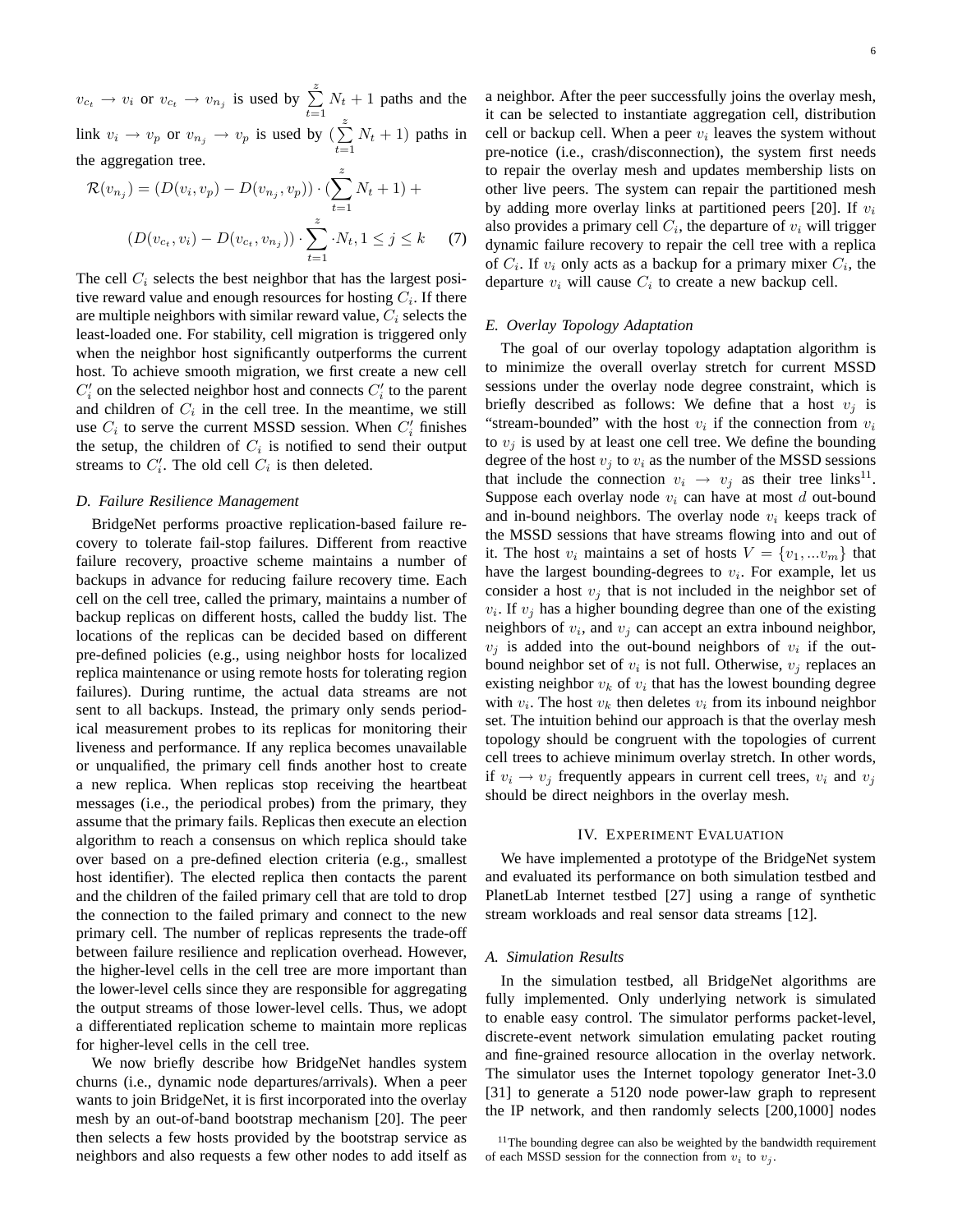

Fig. 6. Dissemination delay comparison under time-varying streams.



Fig. 7. Link stress comparison under time-varying streams.

Time (sec)

BridgeNet−uncorrelated **BridgeNet** 

Mean physical link stress (%)<br>se a a a a a

 $(%)$ 

stress

link physical

Mean

APM





Fig. 11. Performance comparison under different overlay sizes.



Fig. 8. Dissemination delay comparison under real sensor data streams.





APM BridgeNet−uncorrelated

**BridgeNet** 

35 F 40 45H  $50$ <sub>r</sub> $=$ 



Fig. 12. Performance comparison under different stream burstiness.

Fig. 13. Backup failure recovery under system churn.

as overlay nodes<sup>12</sup>. Each overlay node is connected to [3, 5] other nodes as neighbors to form the overlay mesh. Our simulator can simulate queueing delay at overlay nodes but not the IP network queueing delay. The resource and performance of overlay nodes and network links are uniformly distributed within certain range to reflect system heterogeneity. We compare our algorithm with several existing schemes: (1) *aggregation plus multicast (APM)* approach uses existing tree construction algorithm [20], [9] that does not perform adaptations in response to stream workload changes; and (2) *BridgeNet-uncorrelated* algorithm that performs cell tree adaptations but does not consider correlations among different stream arrival patterns.

We first compare the performance of different algorithms using a synthetic time-varying stream workload. Each stream source produces a fluctuating stream where its mean rate periodically alternates between a high rate and a low rate. Within each period, the inter-arrival time follows an exponential distribution with a mean set to the current rate. We simulate different inter-stream correlations by randomly assigning a start phase (i.e., high rate or low rate) to each stream. Each simulation run lasts 3000 seconds. We start two MSSD sessions in the system, each of which includes 50 stream sources and stream consumers whose locations are randomly distributed in the system. Each simulation run starts from a light workload where the high rate and low rate are 20kps and 5kbps, respectively. At time 1000, we increase the workload by raising the high/low rates to 100/50 kbps, and at time 2000, we decrease the workload by setting the high/low rates to 30/15kbps. Figure 6 shows the mean stream dissemination delay achieved by different algorithms under the above workload. BridgeNet outperforms APM by as much as 50% by employing adaptive cell trees. BridgeNet performs better than its uncorrelated version, which shows correlation-aware stream clustering is effective, especially under heavy workload. Figure 7 shows the mean physical link stress results. Each measurement is averaged over the physical links used by the stream dissemination sessions. The results show that BridgeNet does not increase physical link stress by employing smaller trees, and the correlation-aware stream clustering can also reduce link stress under heavy workload condition. We then repeat the above experiments with real sensor data streams [12], illustrated by Figure 8 and Figure 9. Each sensor data item carries a time-stamp, along with a set of measurement values such as humidity, temperature, light and voltage values. Each stream source reproduces sensor readings with varying rates based on the time-stamps recorded in the trace files. Again, the results show that BridgeNet consistently achieves much better performance than other alternatives because of its pattern-based adaptation and optimization capabilities.

We then compare the performance of different algorithms under increasing number of concurrent sessions, shown by Figure 10. This experiment uses the synthetic dynamic streams with the mean high/low rates set as 100/50kbps. The values are measured when the system reaches its steady state. We observe that BridgeNet can employ a small cell tree under light workload condition to reduce the dissemination delay by 33% compared to APM. Under heavy workload, BridgeNet can adaptively increase the cell tree to utilize more overlay

<sup>&</sup>lt;sup>12</sup>Because the simulator performs detailed packet-level emulations for resource-intensive data stream dissemination, 1000-node stream overlay is currently the largest-scale that can be executed within reasonable time on our server host with 3G HZ CPU and 1G RAM.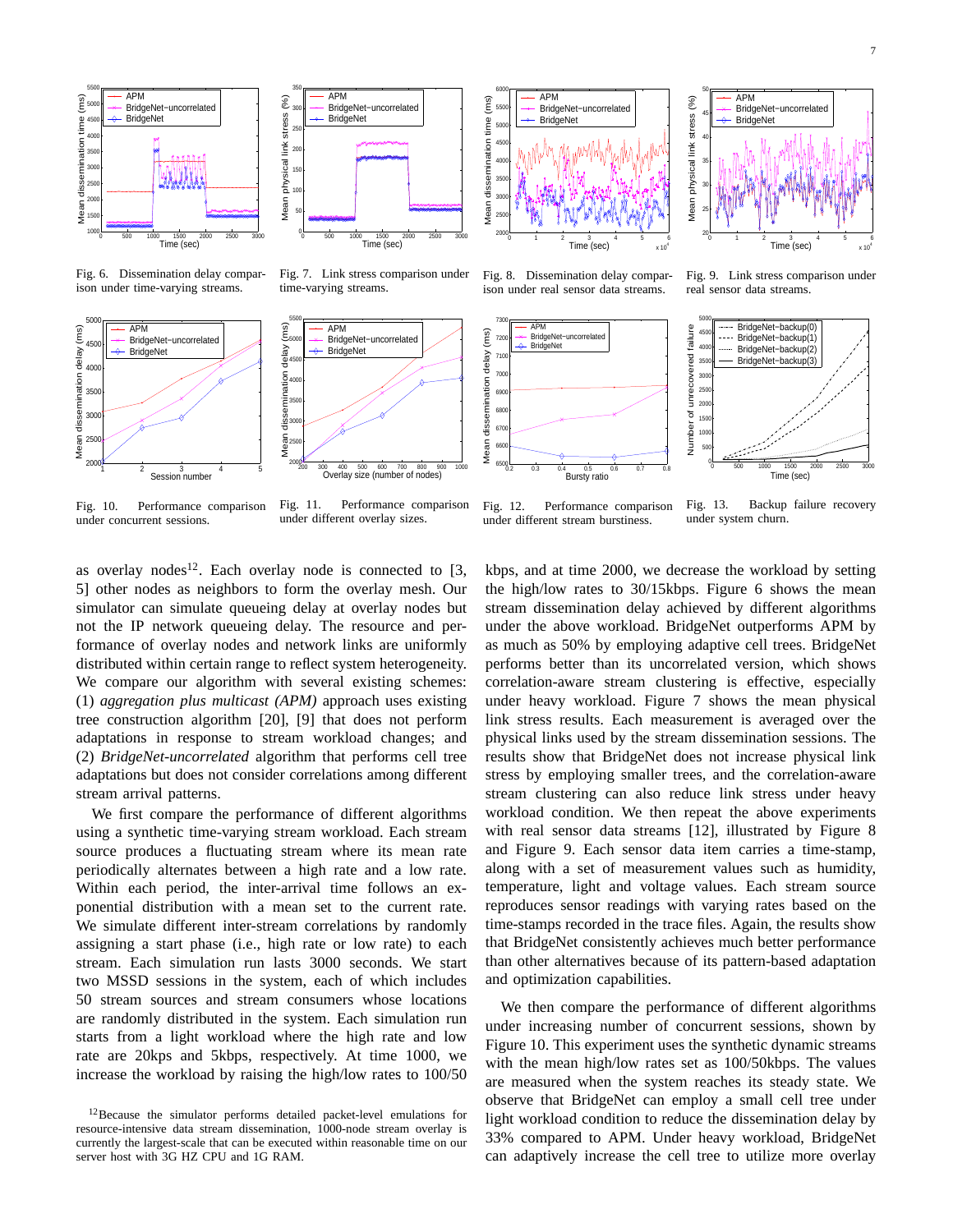| system size               | 200 | 400 | 600 | 800 | 1000 |
|---------------------------|-----|-----|-----|-----|------|
| algorithm overhead $(MB)$ |     | L.6 |     |     | 3.9  |
| stream data (MB)          |     |     | 718 | 957 | 197  |

TABLE I BRIDGENET ALGORITHM OVERHEAD.

nodes. We now test our algorithms under different system sizes, illustrated by Figure 11. We gradually increase the system size from 200 nodes to 1000 nodes. We start two MSSD sessions on the system, each of which has 40 stream sources and stream consumers whose locations are randomly distributed. Given a constant node degree, larger system sizes can have bigger overlay stretch due to an increasing number of hops between every two nodes. We observe that BridgeNet still consistently performs the best, especially under large-scale overlay systems with more optimization opportunities. We now evaluate the effect of stream burstiness on the performance of our algorithms. We define a bursty ratio metric  $\theta$ ,  $0 \le \theta \le 1$ . The high rate and low rate are calculated by  $(1 + \theta)r_i$  and  $(1 - \theta)r_i$ , respectively. The larger the bursty ratio, the more fluctuating the stream is. As expected, the correlation-based complementary stream clustering algorithm is most effective under highly bursty stream workloads.

We now evaluate the backup failure recovery schemes of BridgeNet under system churn where a number of peers dynamically leave or join the system, illustrated by Figure 13. The algorithm "BridgeNet-backup(k)" means that we maintain on average  $k$  backup cells for each primary. The system randomly selects a number of departure nodes every 20 seconds according to a specified churn rate. During each 3000-second simulation run, we start from a low-churning system with  $10\%$ churn rate  $\delta$  (i.e., 10% of total system nodes randomly leave the system<sup>13</sup>, then increase the churn rate to  $20\%$  at time 1000, and further increase the churn rate to 30% of all nodes at time 2000. The system repairs overlay mesh partition by randomly adding neighbors to the peers with few neighbors left. The Y-axis of Figure 13 shows the accumulated number of failures that cannot be recovered by the maintained backups. We observe that the system can withstand high system churn by just maintaining a few number of backup cells.

Finally, Table I shows some algorithm overhead measurements of the BridgeNet system under different sizes of overlay networks, which mainly includes overlay neighbor monitoring overhead, cell tree adaptation overhead, and backup maintenance overhead. BridgeNet generally has very low overhead since it only requires localized information to perform fully distributed adaptation and optimization algorithms.

# *B. Planetlab Results*

To evaluate the feasibility and performance of our approach under real Internet environment, we have implemented an initial prototype of the BridgeNet system and tested it on the Planetlab Internet testbed [27]. The BridgeNet prototype is a multi-threaded distributed software system written in about 20K lines of Java code. Our experiments used about



Fig. 14. Performance comparison on Fig. 15. Cell tree adaptation time on the Planetlab. the Planetlab.

50 PlanetLab hosts that spread across US. In the experiments, half of nodes are configured as stream sources and the other half of nodes are configured as stream consumers. Figure 14 shows the cumulative distribution of data dissemination time between all pairs of stream sources and stream consumers. The dissemination time measured on PlanetLab includes the stream processing and queueing delays at both overlay hosts and Internet connections. In Figure 14, we observe that the cumulative distribution of data dissemination time of the BridgeNet approach stays left of APM distribution, which means a larger proportion of data dissemination time is lower than that of the APM's dissemination time. We also measured the distributed cell tree adaptation time on the PlanetLab, shown by Figure 15. We first measured the time of migrating an internal cell tree node from one Planetlab host to another host. The migration time includes the time to select the best neighbor as the new hosting place for the cell, and the time to modify the distributed cell tree structure using a set of tree update messages. For example, all the children of the current cell will be notified with its new location and send confirmation messages back to the current cell when they complete the update. Thus, the migration time grows with the children number of the migrated cell. Figure 15 shows the mean and standard deviation time for migrating an internal cell with 2 to 8 children cells from one host to a neighbor host in the overlay network. The splitting operation is similar to the migration operation with an extra time of computing the stream partitions and sending more cell tree update messages. Generally, the cell tree adaptation time is about tens to hundreds of milli-seconds, which is acceptable by long-lived stream dissemination services.

# V. RELATED WORK

Our work is related to previous content-based publish/subscription (pub/sub) systems such as SIENA [7], Gryphon [3], Sieve [15], and Kyra [6]. Recent work has explored the problem of providing peer-to-peer pub/sub services (e.g., [36]). Other recent work has extended pub/sub systems with composite event subscriptions [28], [25], [10]. The pub/sub systems mostly concern about matching published information with subscriptions using selection predicates, and often deal with *discrete* data items such as messages and events. The Bistro [11] system addresses the problem of efficient data (file) collection by calculating an optimal data transfer schedule. In contrast, our work focuses on the problem

<sup>&</sup>lt;sup>13</sup>Some nodes will be dynamically added back to the system to keep the number of live nodes in the system at a constant level of  $(1 - \delta) \cdot N$ .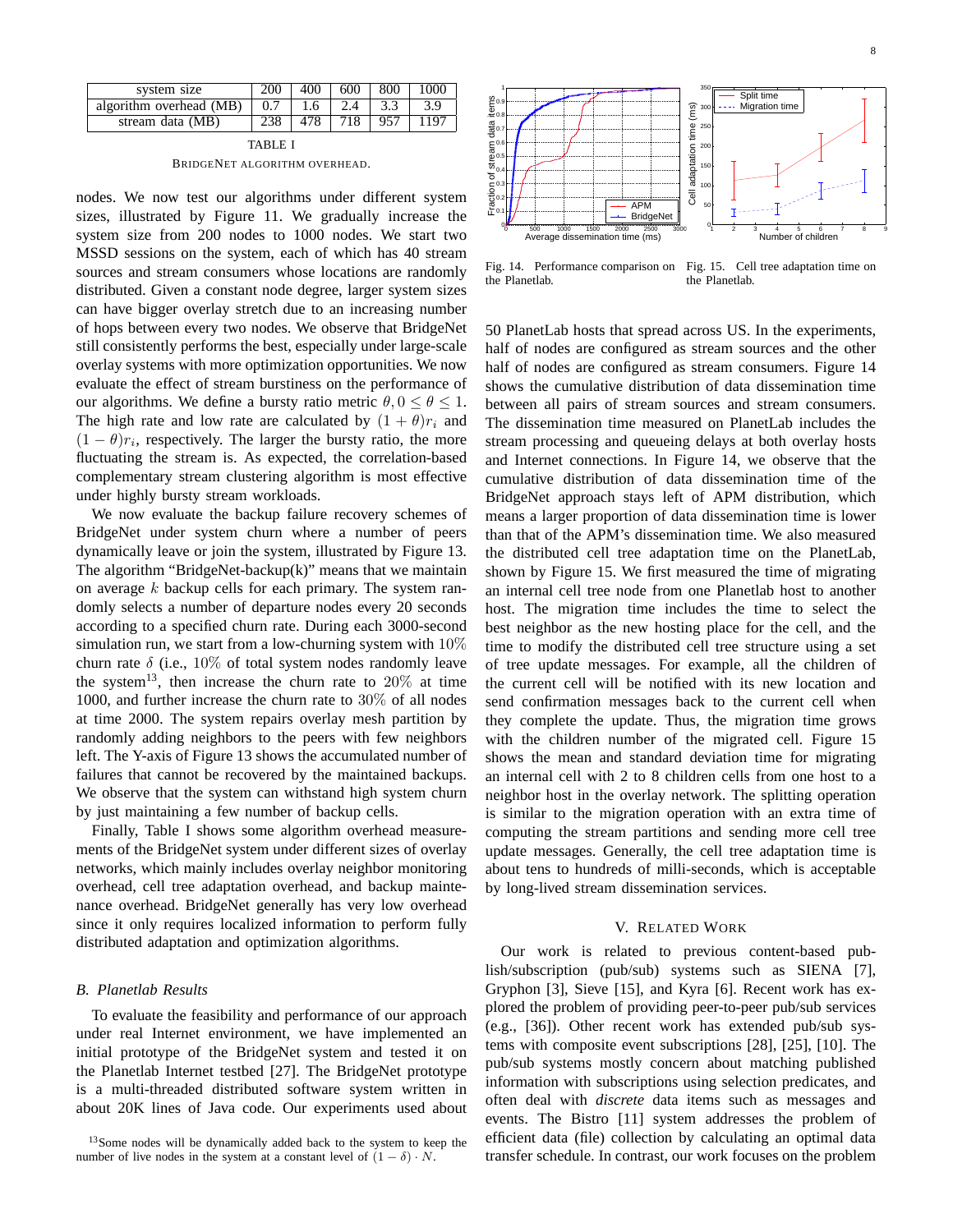of efficiently aggregating and disseminating long-lived, timevarying data streams from multiple given data sources that match users' interest. Those data sources can be discovered using previous matching algorithms.

Featured by flexibility and easy deployment, various overlay networks have been proposed for content distributions, such as resilient routing overlay [1], multicast overlays (e.g., [20], [9], [4], [24]) and reliable/high bandwidth stream overlays [30], [22], [8]. A flurry of research work (e.g., [32], [34], [13]) has devoted to studying the problem of constructing efficient overlay topologies. Zhuang et al. studied the failure detection problem in the overlay networks [37]. BridgeNet is orthogonal to the above work, and can benefit from previous schemes to provide wide-area MSSD services.

Distributed data stream processing has recently drawn much research attention [2], [33], [21], [19]. However, most of them focuses on distributed query processing instead of data stream dissemination. Some recent work [29], [26], [16] has addressed the stream dissemination problem, which mostly addresses efficient content-based filtering for distributing single-source streams. In contrast, our work focuses on the problem of *multisource* stream dissemination and provides *stream-patternbased adaptations* to both dissemination trees and underlying overlay topology.

# VI. CONCLUSION

In this paper, we have presented BridgeNet, a novel selfadaptive multi-source data stream dissemination overlay system. The design of the BridgeNet system centers around the two unique features of data stream dissemination: (1) data streams are *time-varying*, where stream sources can produce data items at fluctuating rates; and (2) data streams are *longlived*, which allows the system to collect meaningful stream arrival patterns for efficient and stable adaptations. To the best of our knowledge, this is the first work that studied adaptive dissemination of time-varying data streams collected from multiple distributed locations. Specifically, this paper makes the following contributions: (1) a new distributed cell tree structure that can adaptively contract or expand itself in response to workload changes; (2) stream-pattern-based adaptation algorithms for both cell trees and overlay topology; (3) light-weight backup schemes to achieve failure-resilient stream dissemination. We have implemented a prototype of the BridgeNet system that is evaluated using both extensive simulation testbed and PlanetLab wide-area network testbed. The experimental results based on both synthetic workloads and real sensor data streams show that BridgeNet can always achieve better performance than existing schemes under timevarying stream workloads. The prototype implementation on the PlanetLab shows the feasibility of our approach where the cell tree adaptations can be quickly performed in wide-area networks.

#### **REFERENCES**

- [1] D. Andersen, H. Balakrishnan, F. Kaashoek, and R. Morris. Resilient Overlay Networks. *In SOSP*, 2001.
- [2] M. Balazinska, H. Balakrishnan, and M. Stonebraker. Contract-Based Load Management in Federated Distributed Systems. *In NSDI*, 2004.
- [3] G. Banavar and et al. An Efficient Multicast Protocol for Content-Based Publish-Subscribe Systems. *In ICDCS*, 1999.
- [4] S. Banerjee, B. Bhattacharjee, and C. Kommareddy. Scalable application layer multicast. *Proc. of ACM SIGCOMM, Pittsburgh, PA*, 2002.
- [5] L. F. Cabrera, M. B. Jones, and M. Theimer. Herald: Achieving a Global Event Notification Service. *In HotOS-VIII*, 2001.
- [6] F. Cao and J. P. Singh. Efficient Event Routing in Content-based Publish-Subscribe Service Networks. *In Infocom*, 2004.
- [7] A. Carzaniga and A. Wolf. Forwarding in a content-based network. *In SIGCOMM*, 2003.
- [8] M. Castro, P. Druschel, A-M Kermarrec, A. Nandi, A. Rowstron, and A. Singh. SplitStream: High-Bandwdith Multicast in Cooperative Environments. *In ACM SOSP*, 2003.
- [9] M. Castro, P. Druschel, A.-M. Kermarrec, and A. Rowstron. SCRIBE: A large-scale and decentralized application-level multicast infrastructure. *JSAC, vol. 20(8)*, 2002.
- [10] W. Chen, Z. Ge, J. Kurose, and D. Towsley. Optimizing Event Distribution in Publish/Subscribe Systems in the Presence of Policy-Constraints and Composite Events. *In ICNP*, 2005.
- [11] W. C. Cheng, C.-F. Chou, L. Golubchik, S. Khuller, and Y.-C. Wan. Large-scale Data Collection: a Coordinated Approach. *In Infocom*, 2003.
- [12] A. Deshpande, C. Guestrin, S. Madden, J. M. Hellerstein, and W. Hong. Model-Driven Data Acquisition in Sensor Networks. *In VLDB*, 2004.
- [13] J. Fan and M. H. Ammar. Dynamic Topology Configuration in Service Overlay Networks: A Study of Reconfiguration Policies. *In Infocom*, 2006.
- [14] K. Fukunaga. Introduction to Statistical Pattern Recognition. *Academic Press*, 1990.
- [15] S. Ganguly, S. Bhatnagar, A. Saxena, S. Banerjee, and R. Izmailov. A Fast Content-based Data Distribution Infrastructure. *In Infocom*, 2006.
- [16] B. Gedik and L. Liu. Quality-Aware Distributed Data Delivery for Continuous Query Services. *In SIGMOD*, 2006.
- [17] The STREAM Group. STREAM: The Stanford Stream Data Manager. *IEEE Data Engineering Bulletin, 26(1):19-26*, 2003.
- [18] X. Gu, K. Nahrstedt, R. Chang, and C. Ward. QoS-Assured Service Composition in Managed Service Overlay Networks. *In ICDCS*, 2003.
- [19] X. Gu, P. S. Yu, and K. Nahrstedt. Optimal Component Composition for Scalable Stream Processing. *In ICDCS*, 2005.
- [20] Y. h. Chu, S. G. Rao, S. Seshan, and H. Zhang. Enabling Conferencing Applications on the Internet using an Overlay Multicast Architecture. *In ACM SIGCOMM*, 2001.
- [21] R. Huebsch, B. Chun, J. M. Hellerstein, B. T. Loo, P. Maniatis, T. Roscoe, S. Shenker, I. Stoica, and A. R. Yumerefendi. The architecture of PIER: an internet-scale query processor. *In CIDR*, 2005.
- [22] D. Kostic, A. Rodriguez, J. Albrecht, and A. Vahdat. Bullet: High Bandwidth Data Dissemination Using an Overlay Mesh. *In ACM SOSP*, 2003.
- [23] S. Krishnamurthy and et al. TelegraphCQ: An Architectural Status Report. *IEEE Data Engineering Bulletin, 26(1):11-18*, 2003.
- [24] G.-I. Kwon and J. W. Byers. Reliable Overlay Multicast with Loosely Coupled TCP Connections. *In Infocom*, 2004.
- [25] G. Li and H.-A. Jacobsen. Composite Subscriptions in Content-based Publish/Subscribe Systems. *In Middleware*, 2005.
- [26] O. Papaemmanouil and U. Cetintemel. Semcast: Semantic multicast for content-based data dissemination. *In ICDE*, 2005.
- [27] L. Peterson, T. Anderson, D. Culler, and T. Roscoet. A Blueprint for Introducing Disruptive Change in the Internet. *In SIGCOMM HotNets Workshop*, 2002.
- [28] P. Pietzuch, B. Shand, and J. Bacon. A Framework for Event Composition in Distributed Systems. *In Middleware*, 2003.
- [29] S. S. Shyamshankar and D. K. Ramamritham. An Efficient and Resilient Approach to Filtering and Disseminating Streaming Data. *In VLDB*, 2003.
- [30] A. C. Snoeren, K. Conley, and D. K. Gifford. Mesh-Based Content Routing using XML. *In SOSP*, 2001.
- [31] J. Winick and S. Jamin. Inet3.0: Internet Topology Generator. *Tech Report UM-CSE-TR-456-02 (http://irl.eecs.umich.edu/jamin/)*, 2002.
- [32] R. H. Wouhaybi and A. T. Campbell. Phenix: Supporting Resilient Low-Diameter Peer-to-Peer Topologies. *In Infocom*, 2004.
- [33] Y. Xing, S. B. Zdonik, and J.-H. Hwang. Dynamic Load Distribution in the Borealis Stream Processor. *In ICDE*, 2005.
- [34] A. Young, J. Chen, Z. Ma, A. Krishnamurthy, L. Peterson, and R. Y. Wang. Overlay Mesh Construction Using Interleaved Spanning Trees. *In Infocom*, 2004.
- [35] S. Zdonik and et al. The Aurora and Medusa Projects. *IEEE Data Engineering Bulletin, 26(1)*, 2003.